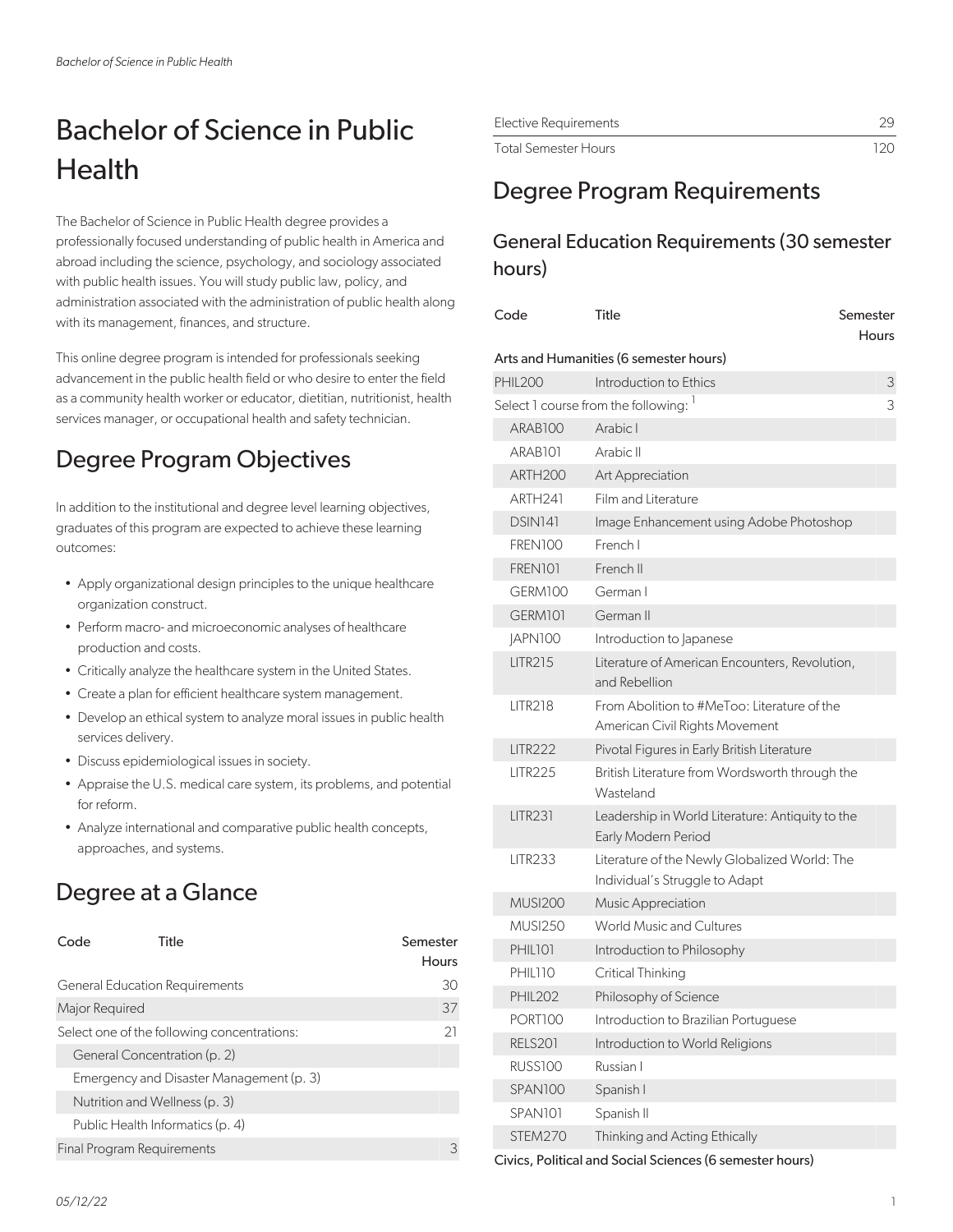|                            | Select 2 courses from the following: 1                                                      | 6      |
|----------------------------|---------------------------------------------------------------------------------------------|--------|
| ANTH100                    | Introduction to Anthropology                                                                |        |
| ANTH <sub>202</sub>        | Introduction to Cultural Anthropology                                                       |        |
| CHFD220                    | Human Sexuality                                                                             |        |
| <b>COMM211</b>             | Social Media and Society                                                                    |        |
| COMM240                    | Intercultural Communication                                                                 |        |
| ECON101                    | Microeconomics                                                                              |        |
| ECON102                    | Macroeconomics                                                                              |        |
| GEOGI01                    | Introduction to Geography                                                                   |        |
| HOSP110                    | <b>Practical Food Safety and Awareness</b>                                                  |        |
| <b>IRLS210</b>             | International Relations I                                                                   |        |
| <b>LITR212</b>             | Forgotten America--Under Represented Cultures<br>in American Literature                     |        |
|                            |                                                                                             |        |
| <b>LITR235</b>             | Four Points of the Compass: Culture and Society<br>Around the World                         |        |
| <b>POLS101</b>             | Introduction to Political Science                                                           |        |
| <b>POLS210</b>             | American Government I                                                                       |        |
| <b>PSYC101</b>             | Introduction to Psychology                                                                  |        |
| <b>SOCI111</b>             | Introduction to Sociology                                                                   |        |
| SOCI212                    | Social Problems                                                                             |        |
| SOCI220                    | American Popular Culture                                                                    |        |
| STEM280                    | Exploring Society and Cultures via Science<br>Fiction                                       |        |
|                            | Communication: Writing, Oral, and Multimedia (9 semester                                    |        |
| hours)                     |                                                                                             |        |
| COMM120<br>ENGL110         | Information and Digital Literacy                                                            | 3      |
| <b>COMM285</b>             | Making Writing Relevant                                                                     | 3<br>3 |
|                            | Interpersonal Communications                                                                |        |
| History (3 semester hours) |                                                                                             | 3      |
| HIST101                    | Select 1 course from the following:<br>American History to 1877                             |        |
| <b>HIST102</b>             | American History since 1877                                                                 |        |
| HIST111                    | World Civilization before 1650                                                              |        |
| <b>HIST112</b>             | World Civilization since 1650                                                               |        |
| <b>HIST121</b>             | Western Civilization before The Thirty Years War                                            |        |
| <b>HIST122</b>             | Western Civilization since The Thirty Years War                                             |        |
| <b>HIST221</b>             | African-American History before 1877                                                        |        |
| <b>HIST222</b>             |                                                                                             |        |
| <b>HIST223</b>             | African-American History since 1877                                                         |        |
|                            | History of the American Indian                                                              |        |
| <b>HIST270</b><br>STEM185  | History of Science                                                                          |        |
|                            | The History and Context of STEM                                                             |        |
|                            | Mathematics and Applied Reasoning (3 semester hours)<br>Select 1 course from the following: | 3      |
| ACCT105                    |                                                                                             |        |
| <b>ENTD200</b>             | Accounting for Non Accounting Majors<br><b>Fundamentals of Programming</b>                  |        |
|                            |                                                                                             |        |
| MATH110                    | College Algebra                                                                             |        |

| MATH111                     | College Trigonometry                |  |
|-----------------------------|-------------------------------------|--|
| MATH120                     | Introduction to Statistics          |  |
| <b>MATH125</b>              | Math for Liberal Arts Majors        |  |
| MATH225                     | Calculus                            |  |
|                             | Natural Sciences (3 semester hours) |  |
| <b>BIOL180</b>              | Introduction to Biology             |  |
| <b>Total Semester Hours</b> |                                     |  |

1 All literature courses require successful completion of ENGL101 - Proficiency in Writing or ENGL110 - Making Writing Relevant.

### Major Required (37 semester hours)

| Code                        | Title                                                | Semester<br>Hours |
|-----------------------------|------------------------------------------------------|-------------------|
| PBHE111                     | Introduction to Health Care Administration           | 3                 |
| PBHE112                     | Health Services Organization                         | 3                 |
| <b>SCIN131</b>              | Introduction to Chemistry with Lab                   | 4                 |
| <b>PBHE209</b>              | Wellness: Health Promotion and Disease<br>Prevention | 3                 |
| <b>PBHE211</b>              | Public Health in America                             | 3                 |
| SPHE295                     | Foundations of Nutrition                             | 3                 |
| <b>PBHE215</b>              | Healthcare: Moral Issues                             | 3                 |
| COLL300                     | Research, Analysis, and Writing                      | 3                 |
| <b>MGMT312</b>              | Leadership & Motivation                              | 3                 |
| <b>PBHE315</b>              | <b>Health Economics and Finance</b>                  | 3                 |
| PBHE427                     | Epidemiology                                         | 3                 |
| <b>POLS410</b>              | <b>Public Policy</b>                                 | 3                 |
| <b>Total Semester Hours</b> |                                                      | 37                |

You must choose a concentration for this degree program and may select from the General Concentration, Concentration in Emergency and Disaster Management, Concentration in Nutrition and Wellness, or Concentration in Public Health Informatics.

# General Concentration (21 semester hours)

A general concentration allows you to take courses across a number of areas of study within your program based on your own interests.

| Code           | Title                                               | Semester<br>Hours |
|----------------|-----------------------------------------------------|-------------------|
|                | Select 7 courses from the following:                | 21                |
| PRHF426        | Quarantine                                          |                   |
| <b>PBHE413</b> | Special Operations in Emergency Medical<br>Services |                   |
| EDMG220        | <b>Emergency Planning</b>                           |                   |
| FDMG230        | Emergency and Disaster Incident Command             |                   |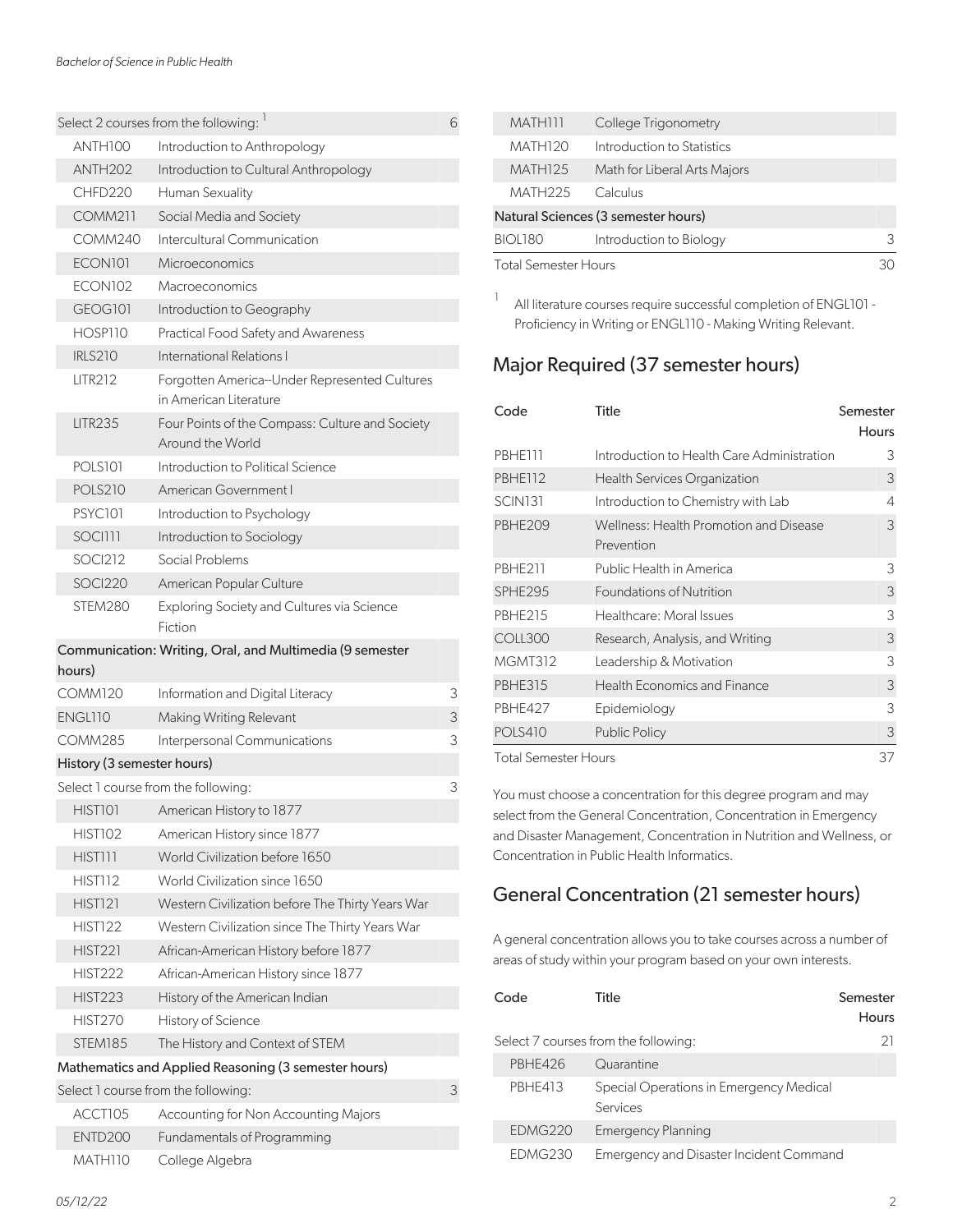| <b>FDMG340</b>              | Consequence Management                            |    |
|-----------------------------|---------------------------------------------------|----|
| <b>FDMG420</b>              | Risk Communications                               |    |
| <b>PSYC431</b>              | Psychology of Disaster                            |    |
| <b>PSYC460</b>              | Sports Psychology                                 |    |
| <b>SOCI315</b>              | <b>Food and Culture</b>                           |    |
| <b>SOCI423</b>              | Sociology of Health and Illness                   |    |
| <b>SPHE314</b>              | Exercise Physiology                               |    |
| SPHE340                     | Nutrition Throughout the Lifecycle                |    |
| SPHF460                     | <b>Business Aspects of Fitness and Wellness</b>   |    |
| <b>SPHF461</b>              | Current Issues and Trends in Fitness and Wellness |    |
| HIMA100                     | <b>Medical Terminology</b>                        |    |
| HIMA110                     | Introduction to Health Information Management     |    |
| <b>HIMA250</b>              | Healthcare Delivery Systems and Documentation     |    |
| <b>HIMA310</b>              | Electronics Health Records Fundamentals           |    |
| <b>HIMA360</b>              | Health Informatics Project and Enterprise         |    |
|                             | Management                                        |    |
| <b>HIMA410</b>              | Informatics and Analytics                         |    |
| <b>HIMA460</b>              | Healthcare Data Management and Governance         |    |
| <b>Total Semester Hours</b> |                                                   | 21 |

## Concentration in Emergency Disaster and Management (21 semester hours)

Focuses on the theoretical, historical, and contemporary issues associated with quarantine as a public health and safety measure. Public health consequences of nuclear, biological, and chemical incidents, emergency planning and response measures in place among U.S. agencies, and emerging detection and management technologies will be explored. Psychological and physiological human response to natural and man-made disasters and media management will be discussed.

#### **Objectives**

Upon successful completion of this concentration, the student will be able to:

- Evaluate theoretical, historical, and contemporary issues associated with quarantine as a public health and safety measure.
- Analyze specialized issues associated with emergency medical services in mass casualty, biological, chemical and radiological incidents.
- Define and discuss the roles and responsibilities of the Incident Command System used in crises, disasters, and emergency management response systems.
- Identify the historical development and use of chemical and biological weapons and their impacts
- Examine media management during local/national disasters and the levels of governmental response.
- Examine normal and abnormal physiological and psychological reactions to natural and man-made disasters, and discuss the recovery process and principles of mental health care for victims of mass disasters.

#### Concentration Requirements (21 semester hours)

| Code                        | Title                                               | Semester<br><b>Hours</b> |
|-----------------------------|-----------------------------------------------------|--------------------------|
| EDMG220                     | <b>Emergency Planning</b>                           | 3                        |
| EDMG230                     | <b>Emergency and Disaster Incident Command</b>      | 3                        |
| <b>PBHE413</b>              | Special Operations in Emergency Medical<br>Services | 3                        |
| PBHE426                     | Quarantine                                          | 3                        |
| <b>FDMG340</b>              | Consequence Management                              | 3                        |
| FDMG420                     | <b>Risk Communications</b>                          | 3                        |
| <b>PSYC431</b>              | Psychology of Disaster                              | 3                        |
| <b>Total Semester Hours</b> |                                                     | 21                       |

### Concentration in Nutrition and Wellness (21 semester hours)

Focuses on nutrition and health, and analyzes human food choices from an ecological, political, and sociological perspective. Looks at the psychological effects of exercise and discusses issues related to personality factors and exercise motivation. Provides instruction on psychological skills training program development, which incorporates theories of anxiety reduction, imagery training, and effective goal setting.

#### **Objectives**

Upon successful completion of this concentration, the student will be able to:

- Evaluate the role of nutrition on individual health.
- Describe issues related to the personality factors in exercise and the psychological effects of exercise.
- Discuss challenges related to motivation and the fundamentals of achievement motivation to guide practice and performance.
- Explain concepts related to social, environmental. and occupational factors in health and illness.